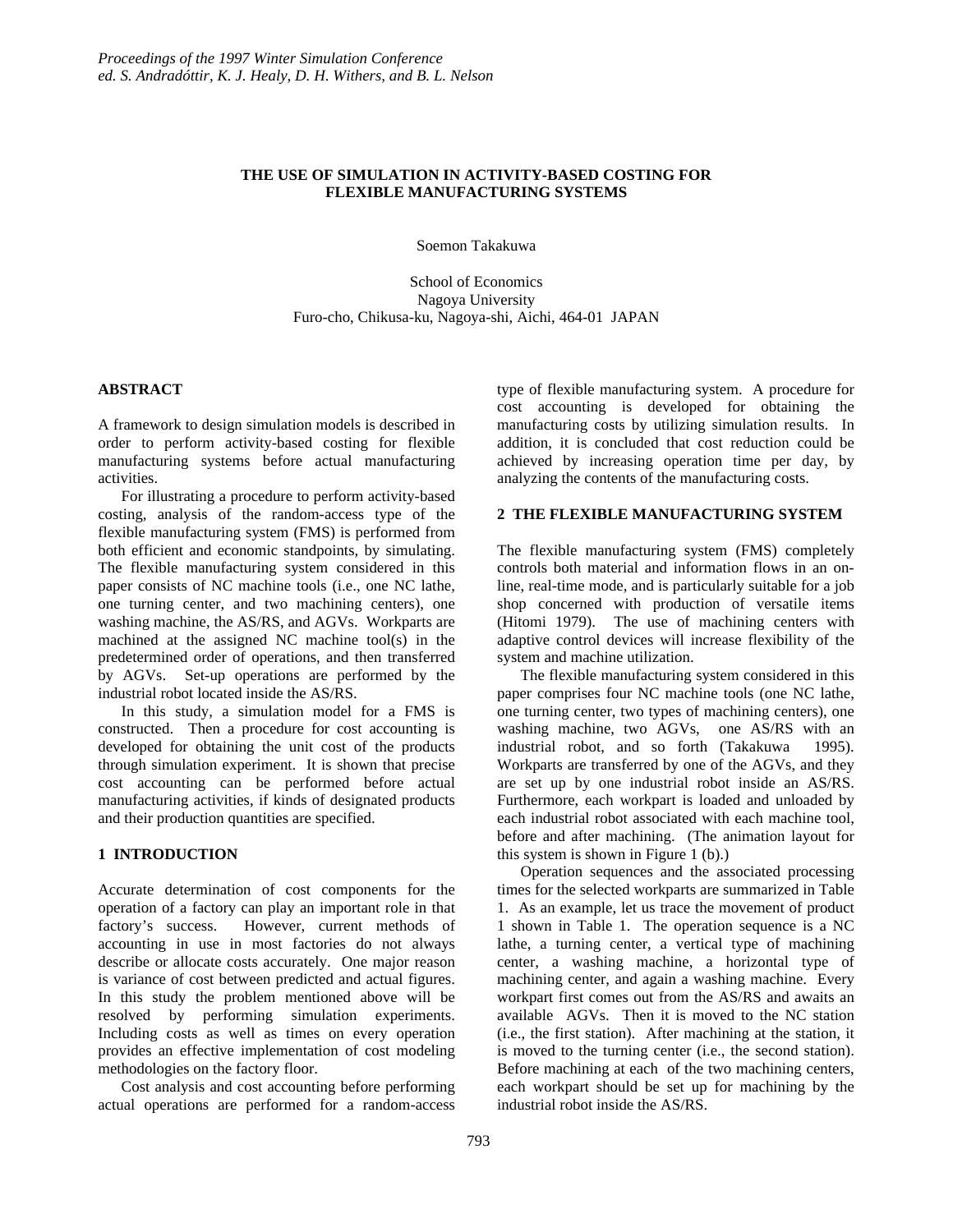| Part type | NC lathe | Turning        |                | V. machining H. machining Washing |         |  |
|-----------|----------|----------------|----------------|-----------------------------------|---------|--|
|           |          | center         | center         | center                            | machine |  |
| Product 1 |          | $\overline{2}$ | 3              | 5                                 | 4,6     |  |
|           | 116.4    | 306            | 604.7          | 793.8                             | 180(x2) |  |
| Product 2 |          |                | $\overline{c}$ |                                   | 3       |  |
|           |          | 255.6          | 510            |                                   | 180     |  |
| Product 3 | 1        |                |                |                                   |         |  |
|           | 386.4    |                |                |                                   |         |  |
| Product 4 |          |                |                |                                   |         |  |
|           | 291.6    |                |                |                                   |         |  |
| Product 5 |          | 1              |                |                                   |         |  |
|           |          | 666.6          |                |                                   |         |  |
| Product 6 |          |                |                |                                   |         |  |
|           |          | 605.4          |                |                                   |         |  |
| Product 7 |          |                | 1              | 3                                 | 2,4     |  |
|           |          |                | 791.4          | 853.2                             | 180(x2) |  |
| Product 8 |          |                |                |                                   | 2       |  |
|           |          |                | 796.2          |                                   | 180     |  |
| Product 9 |          |                |                |                                   | 2       |  |
|           |          |                |                | 864                               | 180     |  |

Table 1: Operations Sequence and Processing Time

[Upper: the sequence of operations; Lower: the processing time(sec.)]

#### **3 COST ACCOUNTING WITH SIMULATION**

# **3.1 Manufacturing Costs**

Manufacturing costs comprise direct costs and indirect costs in production (the following items are added for the model of the flexible manufacturing system in this study).

(1) Direct cost direct materials: material cost direct labor: N/A direct expenses: N/A

(2) Indirect cost indirect materials: cost of cutting oil cost of cutting edges indirect labor: wages indirect expenses: depreciation (machine tools/equipment) electricity charge taxation

### **3.2 Cost Variance**

Regarding the cost variance, there are at least six sources of variance: (1) inappropriate standard, (2) mismeasurement of actual results, (3) implementation breakdown, (4) parameter prediction error, (5) inappropriate decision model, and (6) random variation (Horngern and Foster 1987). Each source may call for different corrective actions, and all of these corrective actions are costly. Especially, regarding the parameter prediction error, planning decisions are based on predictions, such as future costs, future selling prices, and future demand. In many cases, there will be a difference between the realized value and the predicted value of the cost and so forth. Reducing this source of variance requires development of a better prediction model. In this paper, a simulation model is adopted as such a prediction model.

### **3.3 Simulation-Based Cost Accounting**

Now, current cost-accounting methods are unable to account for many of the costs incurred in production because of the difficulty in tracking the parts through the entire production operation. It is almost impossible to estimate accurate performance of the production operation without simulation. Simulation provides the ideal tool for cost estimating since it provides a complete summary of production activity.

One of the most common means of allocating costs to products has been based on proportioning them on direct labor costs, even though in modern highly mechanized systems direct labor costs may only be a small fraction of total cost (Kaplan 1984). A simulation can also be used as a basis for defining and calculating these costs as the product moves through the system. These costs may be associated with stations in the simulation model through which the product passes and may include the contribution to cost of added materials, of set-up transactions, of frequency in handling, and other detailed considerations that realistically add to the cost of manufacturing (Zuk et al. 1990).

Production/cost information can be obtained through simulation as follows.

- (1) Information on machining machining time (for each machine) number of finished parts processing time tool-replacement time etc.
- (2) Information on materials handling travel time work-in-process inventory etc.

In this study, the simulation is performed by SIMAN (Pegden et al. 1994); however, the basic idea of this procedure can be applied to other simulation languages.

Another important issue is where the determination of costs should occur when modeling: during the simulation or after the simulation. Cost determination should occur after simulation, because the "unallocatable" costs are not as well known during the simulation as they are after the simulation.

### **3.4 Activity-Based Costing**

Regarding the hierarchy of factory operating expenses, four activities are separated in activity-based costing, that is, unit-level activities, batch-level activities,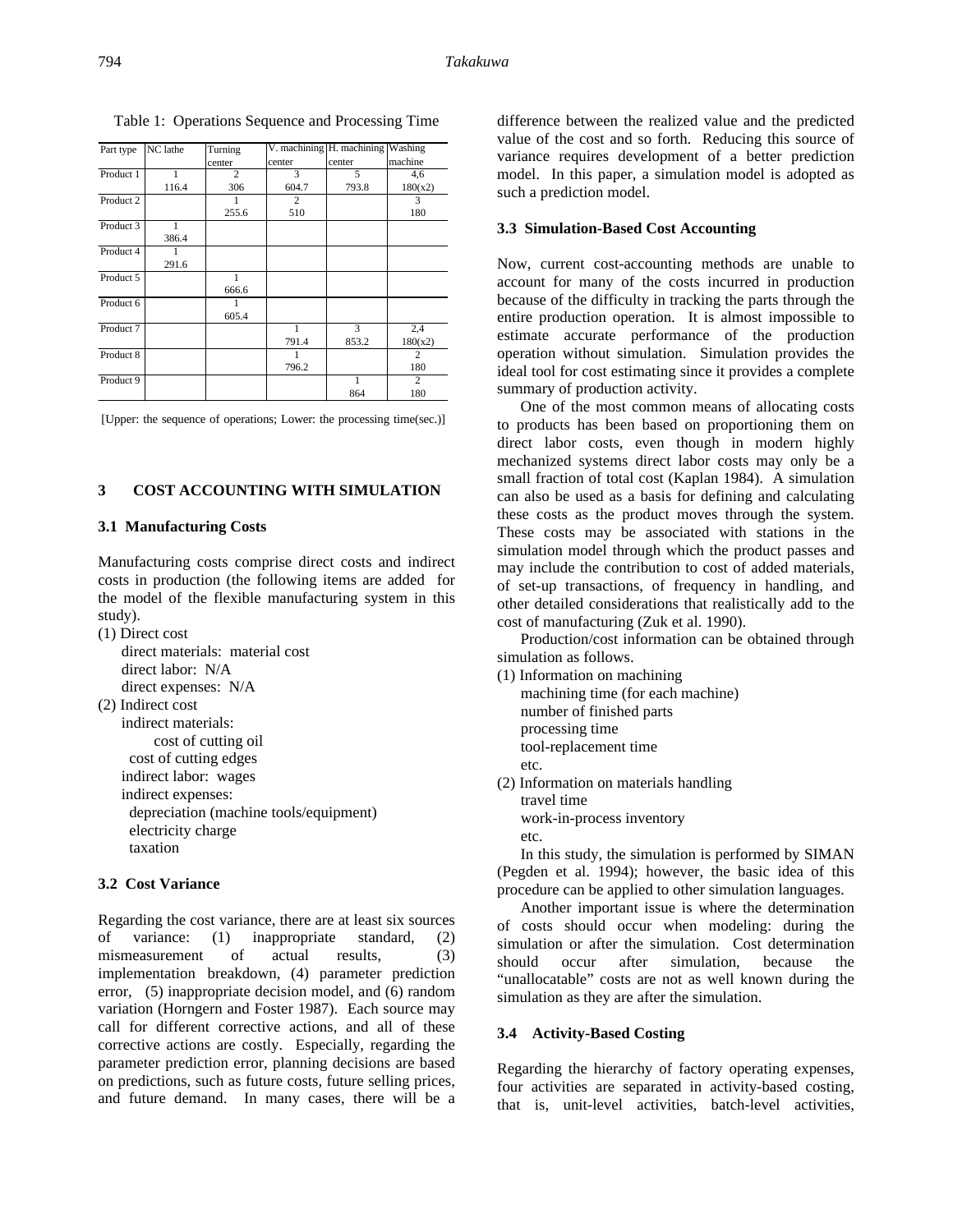product-sustaining activities, and facility-sustaining activities (Cooper and Kaplan 1991). Firstly, expenses for unit-level activities consist of direct labor, materials, machine costs, energy, and so on. Secondly, expenses for batch-level activities consist of setups, material movements, purchase orders, inspection, and so on. Thirdly, product-sustaining activities consist of process engineering, product specifications, engineering change notices, product enhancement, and so on. Finally, facility-sustaining activities consist of plant management, maintenance of the building and grounds, heating and lighting , and so on. Unit-level activities and batch-level activities could be examined through simulation from among those activities. Therefore, these issues are treated solely for analysis in this study.

The procedure of applying fixed costs to products through a cost markup percentage, based on some reasonable measure of activity in a department (machine-hours in fabrication, labor-hours in assembly), had its origins in the financial accounting requirement to allocate all production costs to items produced. This system works well at the aggregate level of financial statements – to obtain values for inventory and cost of sales – and is generally inexpensive to operate. However, the system can produce enormous errors in attributing the consumption of production resources to individual products (Kaplan and Atkinson 1989).

In an activity-based system, the cost of a product is the sum of the cost of all activities required to manufacture and deliver the product. The allocation bases used by activity-based cost systems are termed *cost drivers*. A variety of cost drivers can be used to trace volume-unrelated costs, including:

- $\blacksquare$  Setup hours.
- $\blacksquare$  Number of setups.
- **Naterial handling hours.**
- Number of times handled.
- $\blacksquare$  Ordering hours.
- $\blacksquare$  Number of times ordered.
- **n** Part number administration hours.
- Number of part numbers maintained.

Managing costs across the firm means managing the costs incurred before the product is manufactured (upstream costs, i.e., research and development, and product design, and so on), while the product is manufactured (manufacturing costs), and after the product is manufactured (downstream costs, i.e., marketing, distribution, customer service, and so on). Total manufacturing cost is the sum of the cost of materials, labor, and applied overhead. If manufacturing overhead were a negligible portion of total product cost, misapplication of manufacturing overhead would not be a concern. However, in a business environment characterized by high technology manufacturing, overhead cost is a large percentage of total manufacturing cost. While overhead as a percentage of total manufacturing costs has steadily increased, the percentage of direct labor content has decreased (Ruhl and Bailey, 1994).

# **4 SOME IMPORTANT ASPECTS OF EFFICIENCY AND COST ANALYSIS**

Before performing cost analysis it should be stressed that there exist some important aspects of efficiency and cost analysis. In this section, issues on "product-mix/ machine loading" and "scheduling effect" are selected especially to be examined, by performing simulation experiments.

#### **4.1 Product-Mix and Machine Loading**

Since available resources for production, such as machines and labor, are limited for each individual manufacturing firm, it is desirable to effectively allocate and utilize those production resources which determine the optimal kinds and quantities of products to manufacture.

Now, suppose that we want to produce some kinds of products from among nine products shown in Table 1 with the production resources in one shift of operation, i.e., eight hours. To solve this product-mix and requirements problem, the following linear programming model is obtained:

Maximize 20.1  $x_1$  + 19.8  $x_2$  + 6.70  $x_3$  + 6.70  $x_4$  + 6.50  $x_5$  $+ 6.50 x_6 + 1.91 x_7 + 8.60 x_8 + 15.8 x_9$ subject to  $116.4 x_1 + 386.4 x_3 + 291.6 x_4$  28,800  $306 x_1 + 255.6 x_2 + 666.6 x_5 + 605.4 x_6$  28,800 604.7  $x_1$  + 510  $x_2$  + 791.4  $x_7$  + 796.2  $x_8$  28,800 793.8  $x_1 + 853.2 x_7 + 864 x_9$  28,800  $360 x_1 + 180 x_2 + 360 x_7 + 180 x_8 + 180 x_9$  28,800  $x_1 - x_2 = 0$ *x* **0** : integer

The objective function is the total profit gained, and 28,800 time units (seconds) are available for machine resources. In addition, the last constraint means that the numbers of product 1 and product 2 should be same for production to put them together.

The optimal solution to the above-listed problem is obtained as follows:  $x_1^* = 25$ ,  $x_2^* = 25$ ,  $x_4^* = 88$ ,  $x_6^* = 23$ ,  $x_9^*$ =9 (pcs.). However, the time needed to produce all these products would be approximately 41,000 to 61,000 seconds, by performing simulation, and it is found to be much more than 28,800 seconds. Hence, all these products cannot be produced definitely within one shift of operation.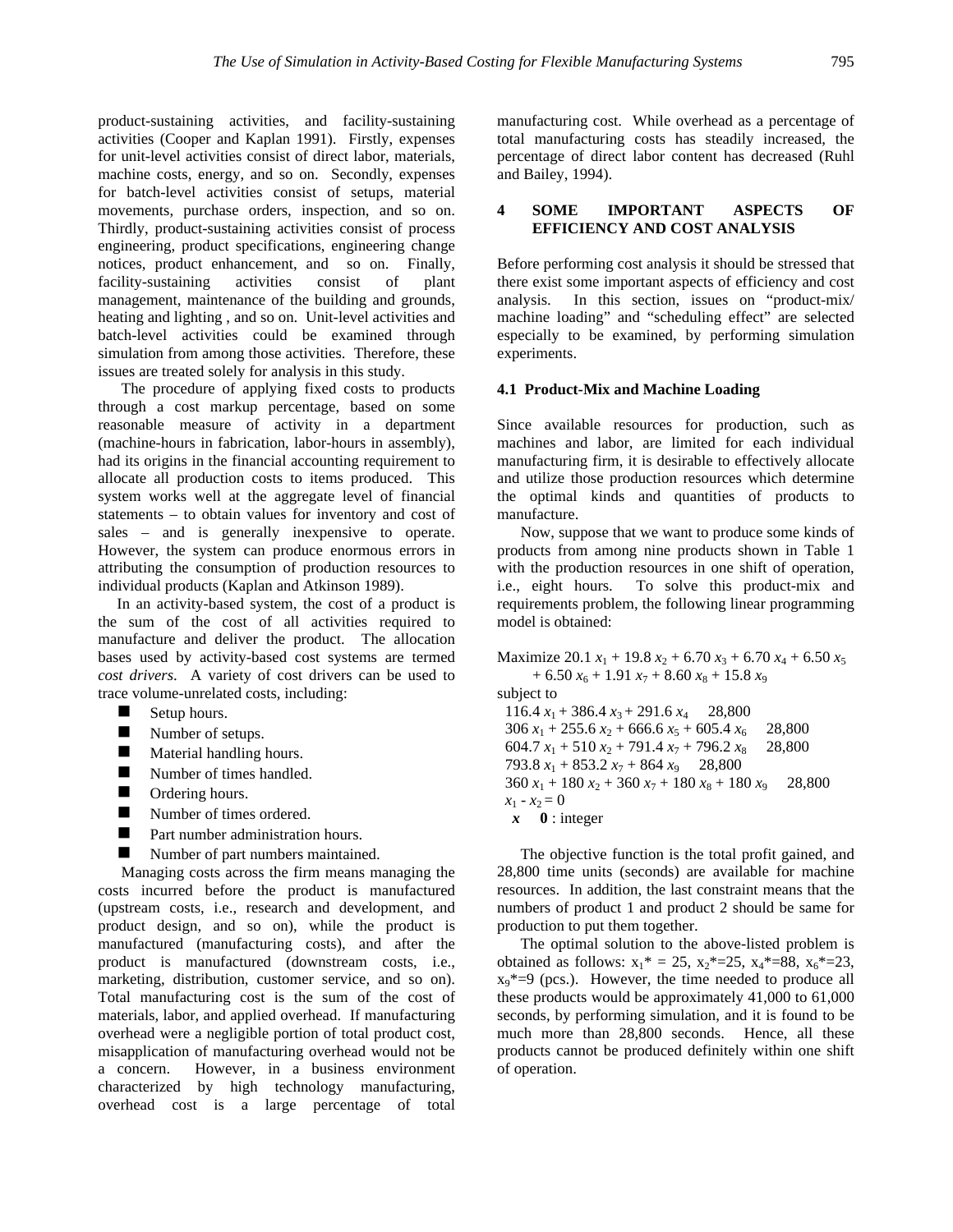### **4.2 Scheduling Effects**

In the dynamic situation, workpieces arrive at the shop randomly over time, so that the shop itself behaves like a network of queues. In this context, scheduling is generally carried out by means of dispatching decisions: at the time a machine becomes free a decision must be made regarding what it should do next. These scheduling decisions are unavoidable in the operation of such a system (Baker 1974). In this section, seven scheduling rules , i.e., LWKR(Least Work Remaining), MWKR (Most Work Remaining), TWORK (Total Work), LTWORK (Least Total Work), FCFS (First Come First Served), SPT (Shortest Processing Time), and FASFS (First Arrival at the Shop First Served) are applied to all queues in the system, when performing simulation.

A list of maximum flow times to process the set of products (i.e., 25 pieces of product 1, 25 pieces of product 2, 88 pieces of product 4, 23 pieces of product 6, and 9 pieces of product 9) obtained in the previous section is summarized in Table 2, adopting each scheduling rule. It is observed that the maximum flow time under the MWKR (Most Work Remaining) rule is the minimum among those under any other scheduling rules in this case. This result demonstrates substantial differences on the maximum flow time by applying the dispatching procedure; it is important to seek out the decision rules that promote good performance.

Table 2: Maximum Flow Time under Major Scheduling Rules

|                                                | (sec.)            |
|------------------------------------------------|-------------------|
| Scheduling rule                                | Maximum flow time |
| <b>LWKR</b> (Least Work Remaining)             | 51,778            |
| MWKR (Most Work Remaining)                     | 41,402            |
| <b>TWORK (Total Work)</b>                      | 51,796            |
| LTWORK (Least Total Work)                      | 41,408            |
| FCFS (First Come First Served)                 | 61,078            |
| SPT (Shortest Processing Time)                 | 48.044            |
| FASFS (First Arrival at the Shop First Served) | 61.078            |

# **5 SEMI-GENERATIVE PROCEDURE OF ACTIVITY-BASED COSTING WITH SIMULATION**

### **5.1 The Procedure**

A semi-generative procedure of activity-based costing with simulation is proposed in this study, especially for the flexible manufacturing system described in section 2. The price (numerical examples) and the service life of each system component of the flexible manufacturing

system is summarized in Table 3. Miscellaneous costs such as system controllers are assigned adequately to the corresponding items listed in Table 3. The service life is needed to calculate depreciation for each equipment unit.

There are two major stages: (1) simulation and (2) activity-based costing in the procedure. The scheme of this procedure is indicated in Figure 1. By using this generative system, activity-based costing would start automatically without inputting any data, immediately after a simulation experiment is finished and the corresponding Excel file is opened. Thus all of the required calculation will be made by the system.

| Item                | Price     | Service life |  |  |
|---------------------|-----------|--------------|--|--|
|                     | (\$1,000) | (years)      |  |  |
| NC lathe            | 373.6     | 10           |  |  |
| Turning center      | 436.7     | 10           |  |  |
| V. Machining center | 461.6     | 10           |  |  |
| H. Machining center | 501.1     | 10           |  |  |
| Washing machine     | 175.8     | 10           |  |  |
| <b>AGV</b> system   | 1,025.6   | 12           |  |  |
| AS/RS               | 732.5     | 10           |  |  |
| Tool management     | 293.1     | 10           |  |  |
| Total               | 4.000.0   |              |  |  |

Table 3: Price and Service Life of the System

Figure 1 illustrates the general procedure to execute simulation experiment with the resultant external files and generate a series of activity-based costing tables in one Excel file. One external file is required to perform simulation in advance, as shown in Figure 1 (a). This file contains all data on the machining time for each specified workpart with each cutting edge at each machine tool. The animation layout for the flexible manufacturing system is shown in Figure 1 (b). The numbers of finished workparts are indicated on the screen as well.

After simulation is performed, one external file will be generated; it contains the summary of machining time with each cutting edge at every machine tool. The external file is shown together with the ARENA summary report in Figure 1 (c). Immediately after the corresponding Excel file is opened, the required data obtained by simulation will be automatically inputted to the file. Four sheets of the Excel file are selected and shown in Figure 1 (d). Then, activity-based costing will be performed, by filling the required cells of a series of Excel sheets sequentially and automatically. Finally, the unit manufacturing cost for each product will be obtained in the final sheet of the Excel file. Thus activity-based costing will be done, by making use of simulation results.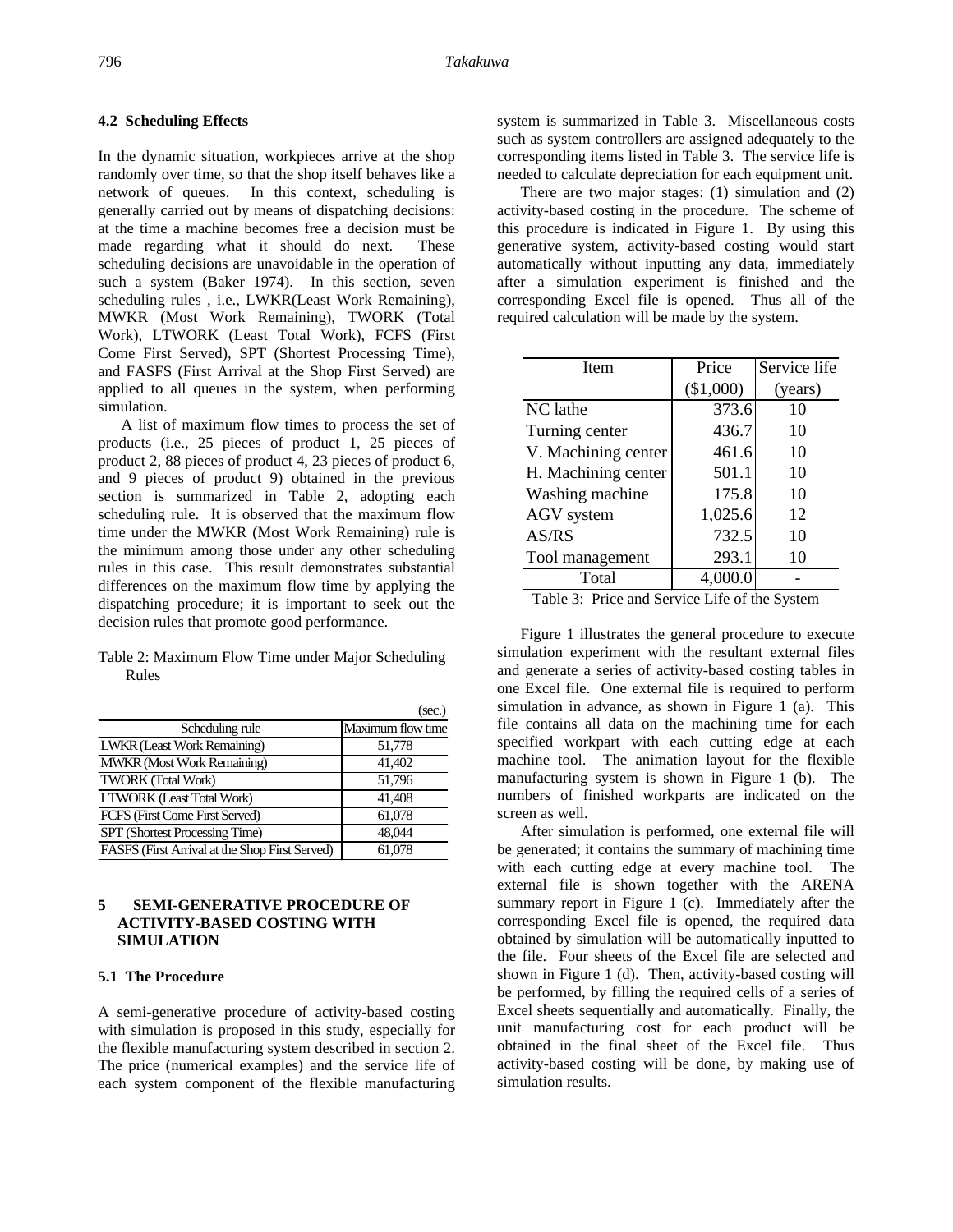

(a) External File (Input)



(b) Performing Simulation

Figure 1: A Semi-Generative Procedure of Activity-Based Costing with Simulation (Continued)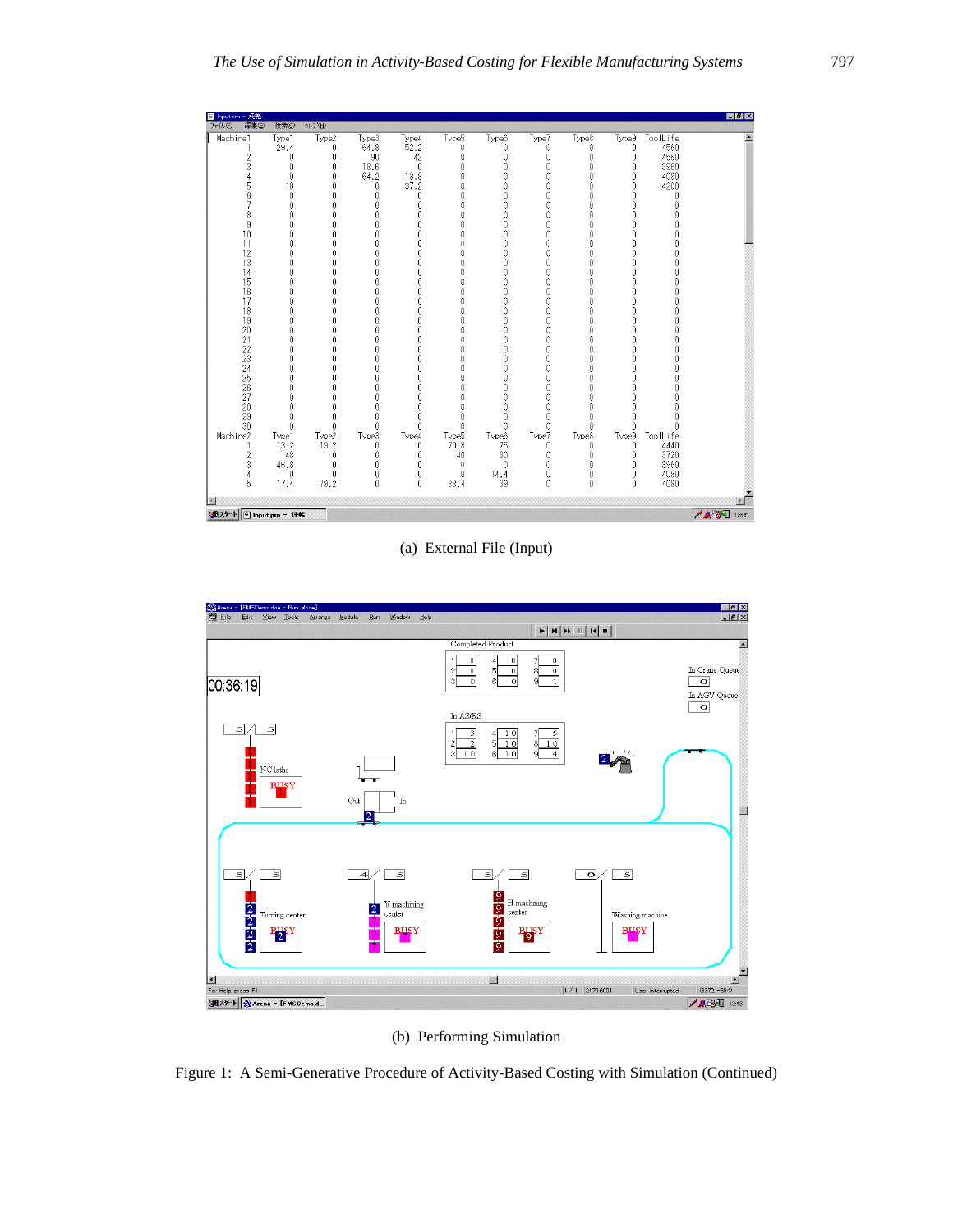| ■ Outputprn - 妊帳              |                                        |                                   |                                                                                                          |                                          |                                                                    |                                                                    |                                                                    |                                                                    | $  D  \times$                                                      |                  |
|-------------------------------|----------------------------------------|-----------------------------------|----------------------------------------------------------------------------------------------------------|------------------------------------------|--------------------------------------------------------------------|--------------------------------------------------------------------|--------------------------------------------------------------------|--------------------------------------------------------------------|--------------------------------------------------------------------|------------------|
| ファイル(F)<br>編集(E)              | 検索(S)                                  | AIL7 <sup>7</sup> CH2             |                                                                                                          |                                          |                                                                    |                                                                    |                                                                    |                                                                    |                                                                    |                  |
| Machine1<br>2<br>3            | Type1<br>1164.0<br>294.0<br>0.0<br>0.0 | Type2<br>0.0<br>0.0<br>0.0<br>0.0 | Type3<br>3864.0<br>648.0<br>900.0<br>186.0                                                               | Type4<br>2916.0<br>522.0<br>420.0<br>0.0 | Type <sub>5</sub><br>0.0<br>0.0<br>0.0<br>0.0                      | Type <sub>6</sub><br>0.0<br>0.0<br>0.0<br>0.0                      | Type7<br>0.0<br>0.0<br>0.0<br>0.0                                  | Type8<br>0.0<br>0.0<br>0.0<br>0.0                                  | Type9<br>0.0<br>0.0<br>0.0<br>0.0                                  |                  |
| 5<br>6<br>7<br>8              | 0.0<br>180.0<br>0.0<br>0.0<br>0.0      | 0.0<br>0.0<br>0.0<br>0.0<br>0.0   | 642.0<br>0.0<br>0.0<br>0.0<br>0.0                                                                        | 138.0<br>372.0<br>0.0<br>0.0<br>0.0      | 0.0<br>0.0<br>0.0<br>0.0<br>0.0                                    | 0.0<br>0.0<br>0.0<br>0.0<br>0.0                                    | 0.0<br>0.0<br>0.0<br>0.0<br>0.0                                    | 0.0<br>0.0<br>0.0<br>0.0<br>0.0                                    | 0.0<br>0.0<br>0.0<br>0.0<br>0.0                                    |                  |
| $\theta$<br>10                | 0.0<br>0.0                             | 0.0<br>0.0                        | ■ FMSDemo.out - 妊帳                                                                                       |                                          |                                                                    |                                                                    |                                                                    |                                                                    |                                                                    | $ \Box$ $\times$ |
| 11                            | 0.0                                    | 0.0                               | ファイル(E)<br>編集(E)                                                                                         | 検索(S)                                    | <b>NIJ'(H)</b>                                                     |                                                                    |                                                                    |                                                                    |                                                                    |                  |
| 12<br>13<br>14                | 0.0<br>0.0<br>0.0                      | $0.0$<br>0.0<br>0.0               |                                                                                                          |                                          |                                                                    | ARENA Simulation Results                                           |                                                                    |                                                                    |                                                                    |                  |
| 15<br>16                      | 0.0<br>0.0                             | 0.0<br>0.0                        |                                                                                                          |                                          |                                                                    | Summary for Replication 1 of 1                                     |                                                                    |                                                                    |                                                                    |                  |
| 17<br>18<br>19                | 0.0<br>0.0<br>0.0                      | 0.0<br>0.0<br>0.0                 | Project:<br>Analyst:                                                                                     | <b>FMS</b>                               |                                                                    |                                                                    |                                                                    | Run execution date :<br>Model revision date:                       |                                                                    |                  |
| 20<br>21                      | 0.0<br>0.0                             | 0.0<br>0.0                        | Replication ended at time                                                                                |                                          |                                                                    | : 30439.6                                                          |                                                                    |                                                                    |                                                                    |                  |
| $\overline{22}$<br>23         | 0.0<br>0.0                             | 0.0<br>0.0                        |                                                                                                          |                                          |                                                                    | DISCRETE-CHANGE VARIABLES                                          |                                                                    |                                                                    |                                                                    |                  |
| 24<br>25                      | 0.0<br>0.0                             | 0.0<br>0.0                        | Identifier                                                                                               |                                          | Average                                                            | Variation                                                          | Minimum                                                            | Maximum                                                            | Final Value                                                        |                  |
|                               |                                        |                                   | AGV 1 Util<br>AGV 2 Util<br>IAGVs Util<br> Crane Util<br>Machine1 Util<br>Machine2 Util<br>Machine3 Util |                                          | 13.606<br>13.572<br>13.589<br>15.502<br>46.026<br>72.189<br>93.846 | 2.5198<br>2.5235<br>1.8530<br>2.3346<br>1.0829<br>.62067<br>.25606 | .00000<br>.00000<br>.00000<br>.00000<br>.00000<br>.00000<br>.00000 | 100.00<br>100.00<br>100.00<br>100.00<br>100.00<br>100.00<br>100.00 | .00000<br>.00000<br>.00000<br>.00000<br>.00000<br>.00000<br>.00000 |                  |
|                               |                                        |                                   |                                                                                                          |                                          |                                                                    |                                                                    |                                                                    |                                                                    |                                                                    |                  |
| ※ スタート       FMSDemo.out - 妊帳 |                                        |                                   | ■ Output.prn - 妊帳                                                                                        |                                          |                                                                    |                                                                    |                                                                    |                                                                    |                                                                    | 7 ▲ 39<br>13:03  |

### (c) Summary Report and External File (Output)



(d) Semi-Genetive Activity-Based Costing System

Figure 1: A Semi-Generative Procedure of Activity-Based Costing with Simulation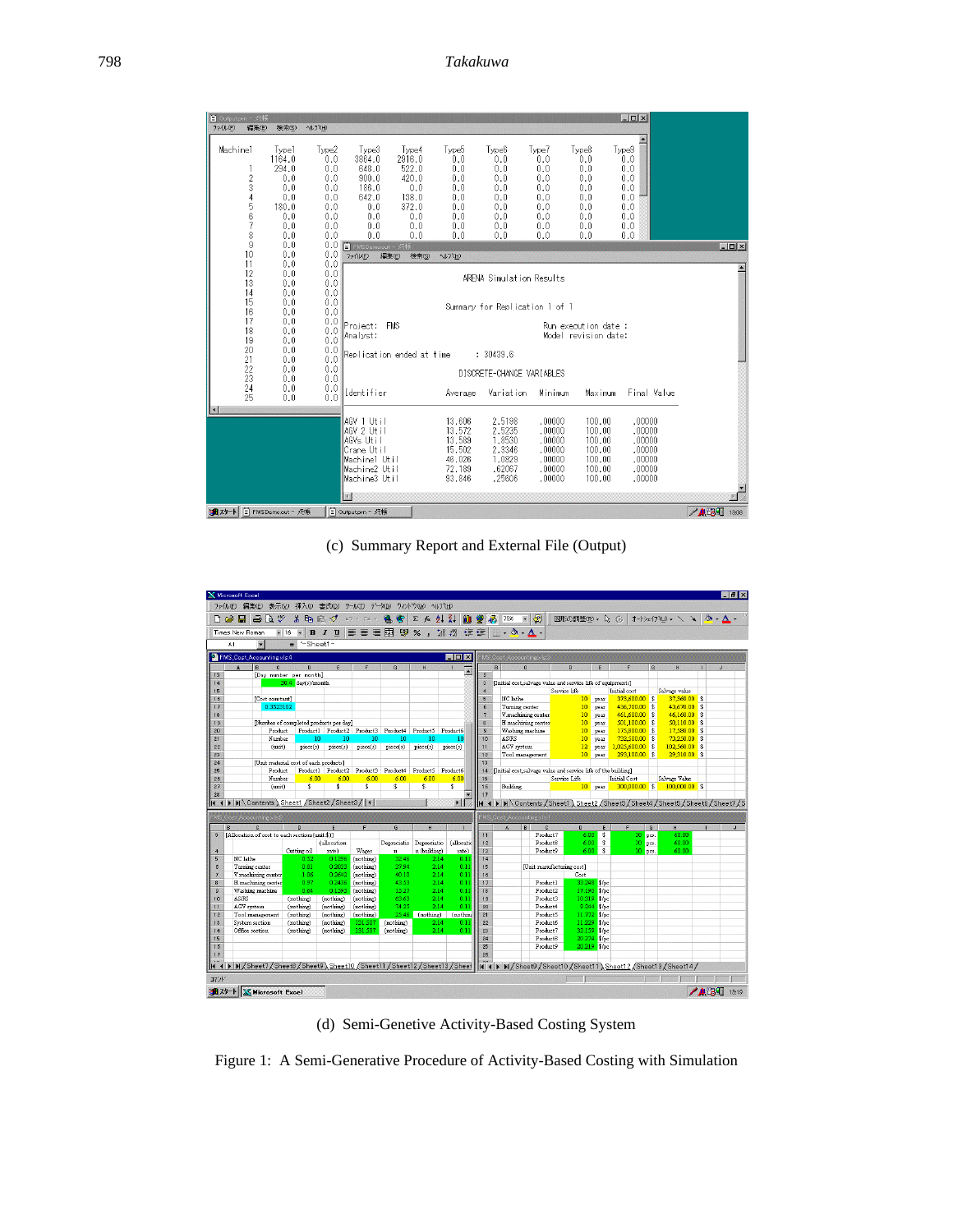# **5.2 Cost Accounting for Various Types of Products**

Table 4 shows the detailed contents of cost accounting to produce the specified numbers of pieces of the five types of products (i.e., product 1: 25 pcs., product 2: 25 pcs., product 4: 88 pcs., product 6: 23 pcs., and product 9: 9 pcs. shown in Table 1 in this case), when applying the SPT scheduling rule on every queue such as the queue for AGVs at the exit of AS/RS. Although there are a lot of subsidiary tables as shown in Figure 1, major results on accounting are summarized in Table 4.

Table 4 comprises two major parts, that is, fixed costs and variable costs. A fixed cost is a cost that remains unchanged in total for a given time period despite wide changes in the related total activity or volume. In this case, depreciation, cutting oil, electricity charge, and so on, are classified into fixed costs. On the other hand, a variable cost is a cost that changes in total in direct proportion to changes in the related total activity or volume. For example, material costs are variable costs. The contents of all cost items are summarized and used for calculating the unit manufacturing costs of products.

The term *Percentage of value added* stands for the relative ratio of value added for each product which is produced through this manufacturing system. In this case, these values are used as the rates for allocating fixed costs (Sakurai 1995). Now, it is assumed that the values of 39, 19, 11, 12, and 19 are assigned in percentage for each product respectively. The unit

manufacturing costs of these five types of parts are approximately \$31.93, \$17.27, \$7.69, \$11.16, and \$27.73, respectively, as shown in Table 4. It is found that precise activity-based cost accounting can be performed before actual manufacturing activities. If the more reasonable ratios could be adopted for allocating fixed costs, the values might be substituted by them.

Applying seven scheduling rules described in section 4.2, activity-based costing is performed for each scheduling rule, together with corresponding simulation experiment. The unit manufacturing costs for all products are summarized in Table 5. It is found that the manufacturing cost might vary, depending on the adopted scheduling rule.

### **6 SUMMARY**

A framework of the semi-generative procedure of activity-based costing with simulation is proposed. Activity-based costing analysis of the random-access type of the flexible manufacturing system (FMS) is performed from both efficient and economic standpoints, by performing simulation; and numerical examples are demonstrated, based on an real flexible manufacturing system. In addition, it is shown that precise cost accounting can be performed by utilizing simulation before actual manufacturing activities are performed, if kinds of designated products and their production quantities are specified.

| Item                         |                  | <b>NC</b> lathe | Tuming               |          | V.machining H.machining | Washing              | AS/RS    |          | AGV system Management System |                | Total   |
|------------------------------|------------------|-----------------|----------------------|----------|-------------------------|----------------------|----------|----------|------------------------------|----------------|---------|
|                              |                  |                 | center               | center   | center                  | machine              |          |          |                              | administration |         |
| Cutting oil                  | $($ \$)          | 1.68            | 1.25                 | 1.20     | 1.17                    | 0.83                 | 0.00     | 0.00     | 0.00                         | 0.00           | 6.13    |
| Depreciation(equipment)      | $(\$)$           | 49.78           | 58.19                | 61.51    | 66.77                   | 23.42                | 97.60    | 113.88   | 0.00                         | 39.05          | 510.21  |
| Depreciation(building)       | $(\$)$           | 3.29            | 3.29                 | 3.29     | 3.29                    | 3.29                 | 3.29     | 3.29     | 3.29                         | 3.29           | 29.61   |
| Electricity charge (fixed)   | $(\$)$           | 4.88            | 3.62                 | 3.50     | 3.41                    | 2.40                 | 1.03     | 0.90     | 0.13                         | 0.13           | 20.00   |
| <b>Taxation</b>              | $($ \$)          | 1.98            | 2.21                 | 2.21     | 2.21                    | 0.89                 | 3.97     | 4.28     | 0.00                         | 0.00           | 17.77   |
| Total(fixed cost)            | $($ \$)          | 61.61           | 68.57                | 71.71    | 76.85                   | 30.83                | 105.89   | 122.35   | 3.42                         | 42.48          | 583.72  |
| Total(to be allocated)       | $($ \$)          | 61.61           | 68.57                | 71.71    | 76.85                   | 30.83                | 105.89   | 122.35   | 3.42                         | 42.48          | 583.72  |
| Wages                        | $\circledS$      | 0.00            | 0.00                 | 0.00     | 0.00                    | 0.00                 | 0.00     | 0.00     | 131.51                       | 131.51         | 263.01  |
| Electricity charge(variable) | $(\$)$           | 27.37           | 20.33                | 19.61    | 19.10                   | 13.47                | 5.78     | 5.05     | 5.05                         | 5.05           | 120.81  |
| Total(variable cost)         | $(\$)$           | 27.37           | 20.33                | 19.61    | 19.10                   | 13.47                | 5.78     | 5.05     | 136.55                       | 136.55         | 383.82  |
| Total(to be allocated)       | $(\$)$           | 88.98           | 88.89                | 91.32    | 95.95                   | 44.30                | 111.67   | 127.41   | 139.98                       | 179.03         | 967.54  |
|                              |                  |                 |                      |          |                         |                      |          |          |                              |                |         |
|                              |                  |                 |                      |          |                         |                      |          |          |                              |                |         |
| Item                         |                  | Product1        | Product <sub>2</sub> | Product3 | Product4                | Product <sub>5</sub> | Product6 | Product7 | Product <sub>8</sub>         | Product9       | Total   |
| Percentage of value added    | (% )             | 39              | 19                   |          | 11                      | 0                    | 12       |          | 0                            | 19             | 100     |
| Total(to be allocated)       | $(\$)$           | 227.65          | 110.91               | 0.00     | 64.21                   | 0.00                 | 70.05    | 0.00     | 0.00                         | 110.91         | 583.72  |
| Total(variable cost)         | $(\$)$           | 164.59          | 71.36                | 0.00     | 77.47                   | 0.00                 | 42.03    | 0.00     | 0.00                         | 28.36          | 383.82  |
| Cutting edges                | $(\$)$           | 256.12          | 99.60                | 0.00     | 7.11                    | 0.00                 | 6.62     | 0.00     | 0.00                         | 56.33          | 425.79  |
| Material cost                | $($ \$)          | 150.00          | 150.00               | 0.00     | 528.00                  | 0.00                 | 138.00   | 0.00     | 0.00                         | 54.00          | 1020.00 |
| Manufacturing cost           | $($ \$)          | 798.36          | 431.87               | 0.00     | 676.79                  | 0.00                 | 256.70   | 0.00     | 0.00                         | 249.60         | 2413.33 |
| <b>Ouantities</b>            | (pcs.)           | 25              | 25                   |          | 88                      | 0                    | 23       | 0        | 0                            | 9              | 170     |
| Unit manufacturing cost      | $(\sqrt[6]{pc})$ | 31.93           | 17.27                | 0.00     | 7.69                    | 0.00                 | 11.16    | 0.00     | 0.00                         | 27.73          |         |

Table 4: Summary of Activity-Based Costing in Applying SPT Rule